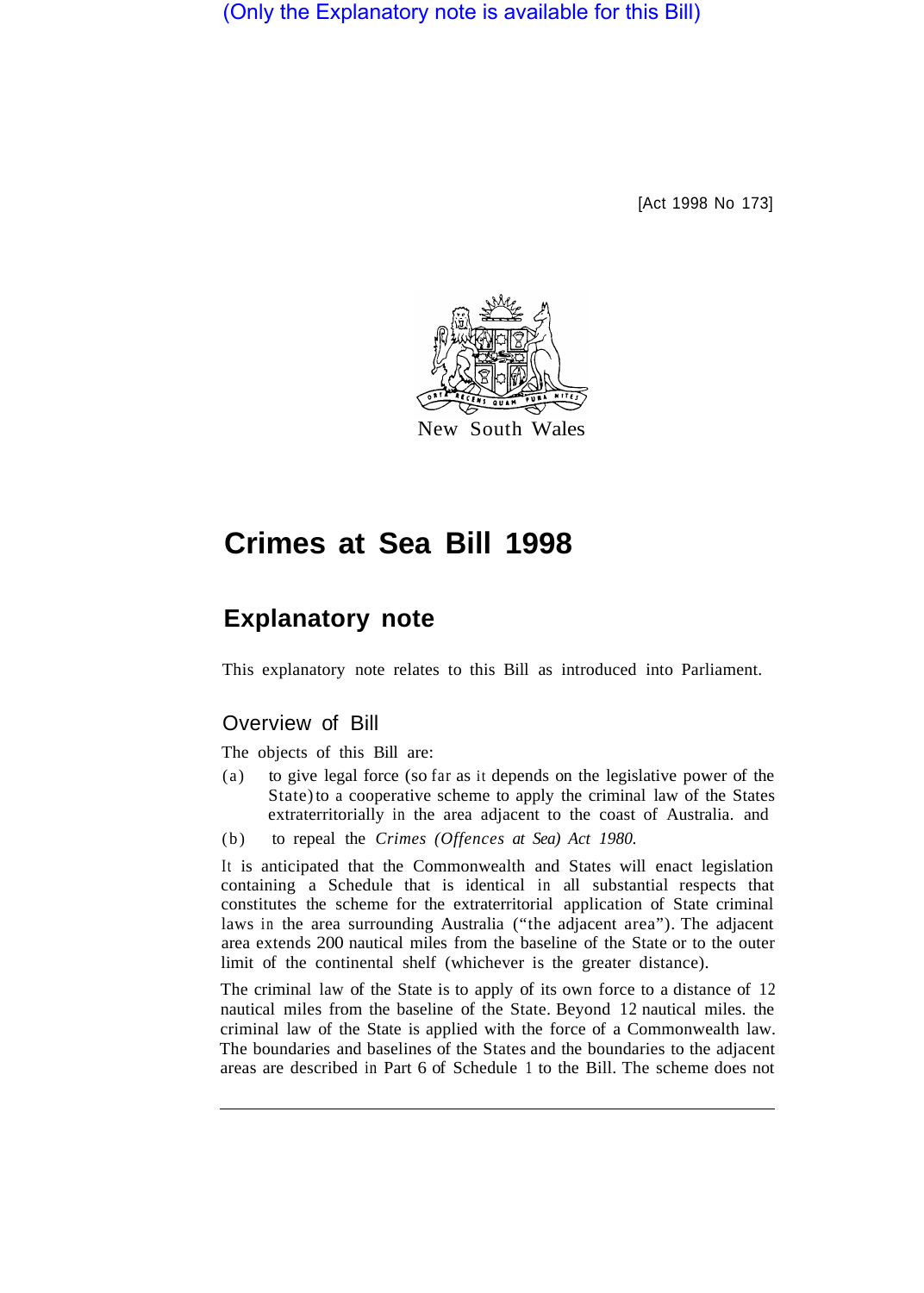Crimes at Sea Bill 1998 [Act 1998 No 173]

Explanatory note

apply to State and Commonwealth laws excluded by regulation from the ambit of the scheme. This is to cater for presently operating schemes relating to subjects such as fisheries.

Responsibility for the administration and enforcement of the law relating to crimes at sea is to be set out in an intergovernmental agreement. The agreement will also empower State authorities to perform functions and exercise powers in the investigation of offences as provided for in the legislation. This is provided for in the preamble and Part 3 of Schedule 1.

It is anticipated that the intergovernmental agreement will be entered into once the legislation is enacted in all jurisdictions. Clause 5 requires the Minister administering the proposed Act to have the intergovernmental agreement published in the Gazette.

### Outline of provisions

**Clause 1** sets out the name (also called the short title) of the proposed Act.

**Clause 2** provides for the commencement of the proposed Act on a day or days to be appointed by proclamation.

**Clause 3** defines certain words and expressions used in the proposed Act.

**Clause 4** ratifies the scheme set out in the Schedule to the proposed Act.

**Clause 5** states that the intergovernmental agreement (and any amendments) must be published in the Gazette.

**Clause 6** provides for the making of regulations for carrying out. or giving effect to. the Act.

**Clause 7** repeals the *Crimes (Offences at Sea) Act 1980.* 

**Clause 8** is a transitional provision.

**Clause 9** is a formal provision giving effect to the amendments to the Acts set out in Schedule 2.

#### **Schedule 1 The Cooperative Scheme**

The details of the cooperative scheme are set out in Schedule 1.

Part 1 of Schedule 1 defines various terms used in the cooperative scheme.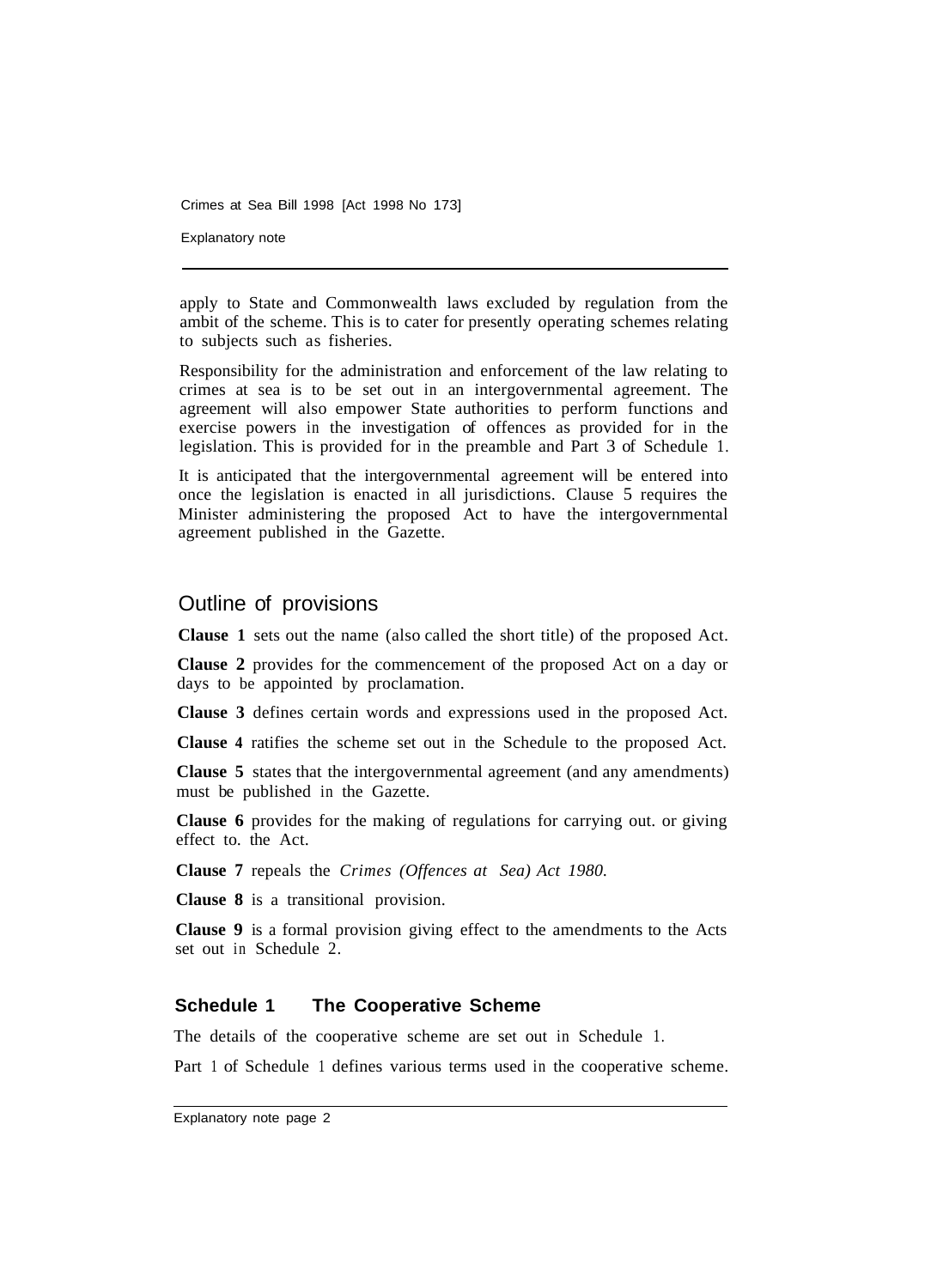Crimes at Sea Bill 1998 [Act 1998 No 173]

Explanatory note

Part 2 of Schedule 1 provides for the application of the substantive criminal laws of the State in the adjacent area (defined in Part 6). The laws of criminal investigation, procedure and evidence will apply as follows:

- (a) the law of the Commonwealth applies to investigations, procedures and acts (other than judicial proceedings) by authorities of the Commonwealth,
- (b) the law of a State applies to investigations. procedures and acts (other than judicial proceedings) by authorities of the State operating within the area of administrative responsibility for the relevant State,
- (c) in a Commonwealth judicial proceeding the law of the Commonwealth applies and in a State judicial proceeding the law of the State in which the proceeding was commenced applies (subject to the Commonwealth Constitution).

This Part also provides an evidentiary presumption in relation to the location of an offence (ie. whether it occurred in the adjacent area. inner adjacent area. or outer adjacent area for a particular State).

Part 3 of Schedule 1 deals with the intergovernmental agreement. Basically this provides for the making of an agreement providing for the division of responsibility for administering and enforcing the law relating to maritime offences. A charge of a maritime offence must not be brought in a court contrary to the intergovernmental agreement. If a charge is brought in contravention of the agreement. the court will, on application by the Commonwealth Attorney-General or participating State Minister. permanently stay the proceedings. The court is not, however, obliged to enquire into compliance with the agreement and non-compliance does not affect its jurisdiction.

Part 3 of Schedule

- (a) outlines circumstances (involving foreign ships) in which the written consent of the Commonwealth Attorney-General is required before the prosecution of a maritime offence, and
- (b) provides that the scheme does not exclude the extra-territorial operation of State law to the extent that such a law is capable of operating extra-territorially consistently with the scheme, and
- (c) provides that the regulations may exclude State and Commonwealth laws from the scheme, and
- (d) provides that the scheme does not apply to the Australia-Indonesia Zone of Cooperation (which is defined under Commonwealth law).